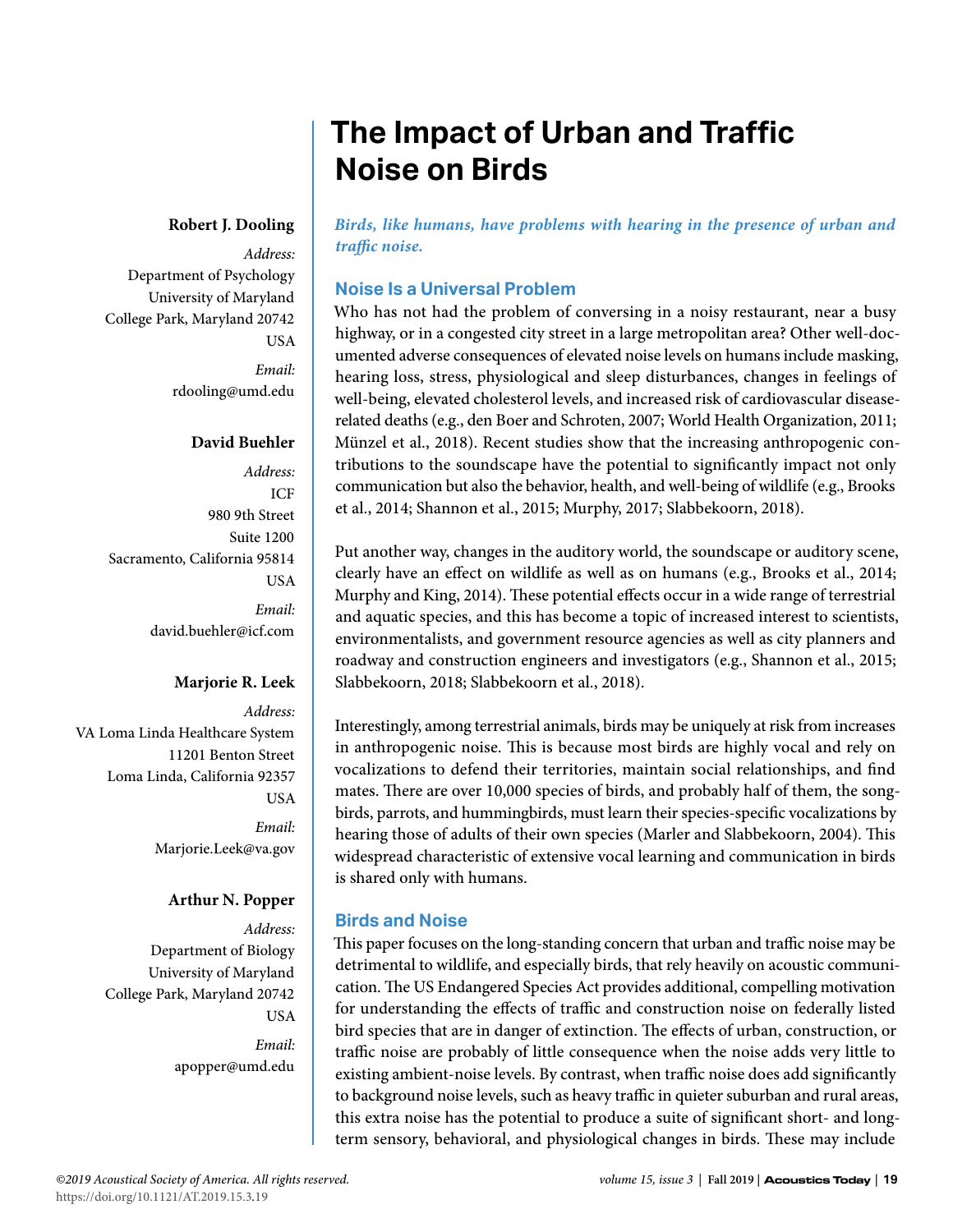

*Figure 1. Conceptual relationship between the distance from the noise source and the overlapping effects of noise on hearing and behavior. When the bird is close to the noise source, all four effects (see text for details) are likely to occur. As the animal moves further away, the effects become systematically less problematic. When the noise source is far enough away, only behavioral and/or physiological effects remain as possible responses to noise. PTS, permanent threshold shift; TTS, temporary threshold shift.*

a decrease in hearing sensitivity; an increase in stress and steroid hormone levels; changes in foraging location and behavior; interference with acoustic communication between conspecifics; and failure to recognize other important biological signals such as the sounds of predators and/or prey. Any of these effects could have long-term consequences and enduring impacts that would come from the concomitant interference with breeding by individuals and populations, thereby threatening the survival of individuals or species.

#### **Noise Can Have Several Effects**

Typically, the negative effects of noise are directly related to the level of the noise that usually decreases with the distance of the listener from the noise source. This leads to a simplified scheme for understanding and predicting the complex, overlapping effects of noise that can occur in real world environments (**Figure 1**).

The effects that noise can have include hearing damage and permanent threshold shift (PTS); a temporary threshold shift (TTS) such as when our hearing is temporarily worse after leaving a loud rock concert; masking such as humans experience when conversing in a noisy restaurant; and various other

kinds of physiological effects, stress effects, and distraction that we experience from a TV constantly on in the background. All four of these categories of effects could occur simultaneously if the noise exposure was sufficiently intense.

Less intense exposures, or being located further away from the sound source, might eliminate permanent hearing loss from noise exposure, but the other effects such as a TTS, masking, and other behavioral and physiological effects may remain. At an even greater distance from the sound source, the noise eventually becomes barely audible. But even barely audible sounds (e.g., gun shots, fireworks, lawn mowers) might still be capable of causing stress if the human or animal has had previous negative experience with them.

Extensive laboratory data show that birds are much more resistant to hearing loss, auditory damage, and decline in vocal quality from acoustic overexposure than are humans and other mammals (e.g., Ryals et al., 1999; Saunders and Dooling, 2018). This is in part because birds can regenerate the auditory hair cells of the inner ear that are responsible for hearing even after they have been damaged by intense noise exposure. Birds, unlike mammals (including humans; e.g., Lewis et al., 2016), with damaged auditory hair cells subsequently recover a good deal of their hearing and vocal precision when the damaged hair cells are naturally replaced with new hair cells (**Figure 2**; Dooling et al., 2008).

Thus, continuous traffic and urban noise, even if the bird were exposed continuously for extremely long durations (i.e., 72 hours) at extreme levels (i.e., over a 100 dB sound pressure level), is unlikely to cause much of a PTS, hearing loss, or permanent auditory damage in birds, whereas such damage is highly likely in humans and other mammals (e.g., Murphy, 2016). **Figure 2** tracks the changes in the birds' thresholds in the laboratory during and after exposure to 4 different intensity levels of continuous noise for 72 hours. Within a few minutes of exposure, threshold shift is apparent. After about 12-24 hours, threshold shift reaches an asymptote and no further changes in threshold are observed. When the noise stops, hearing begins to recover. Hearing recovers completely within a few weeks for exposure levels of 76, 86, and 96 dB (i.e., it was a TTS) but not for 106 dB, which may have resulted in a PTS of a few decibels, although the birds were not followed for longer than several weeks. Subsequent hair cell regeneration may have resulted in full recovery. There are also species differences in the damaging effects of noise. Canaries and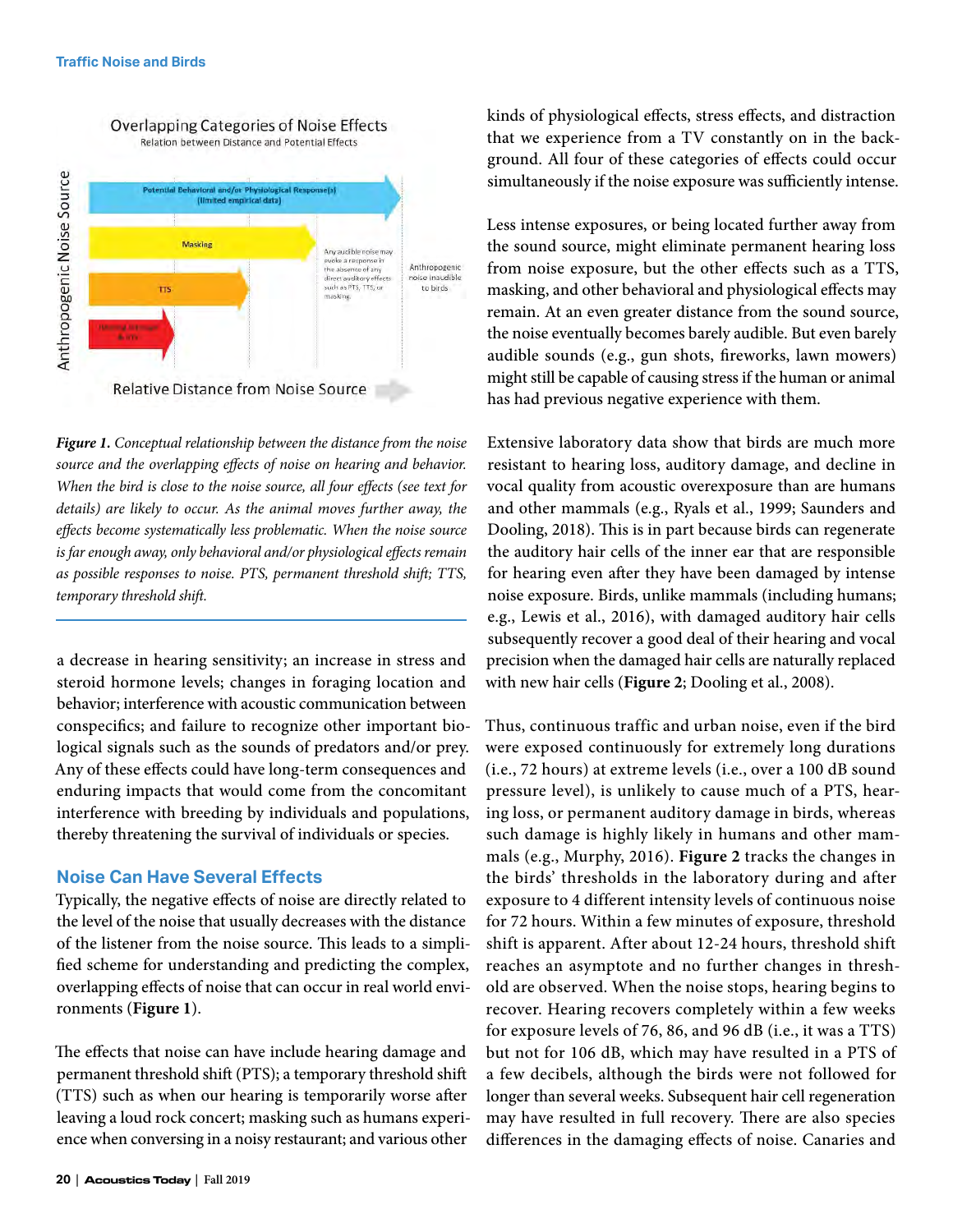zebra finches recover completely from a 120 dB continuous exposure within a few weeks, whereas budgerigars still have a 10 dB threshold shift several weeks into recovery. A considerable amount is known from such laboratory studies on the growth and recovery of TTS from noise exposure (Ryals et al., 1999; Saunders and Dooling, 2018). Taken together, it is quite clear from these laboratory studies that even in rare instances where birds may remain close to high levels of traffic or urban noise sources for a few hours, it is unlikely to cause permanent hearing loss or auditory damage.

# **Masking Effects on Communication Can Easily be Underestimated**

As the distance from the traffic or anthropogenic noise source increases, the level of the noise exposure usually decreases, and, therefore, birds will have less risk of a TTS from noise. It is tempting to think that there is no risk at these lower noise levels. But there still can be considerable risk if the added noise from traffic is above the natural ambient-noise level. By masking critical sounds, this added noise could seriously interfere with a bird's ability to detect prey, assess its acoustic environment (i.e., auditory scene), and communicate with

other birds. Fortunately, there are ways to estimate this risk. Highway engineers can precisely estimate and measure the noise caused by various highways at different distances from the highway. And birds can have their hearing tested in the laboratory, with their thresholds measured precisely in the quiet of an auditory testing booth. **Figure 3** shows a bird's hearing capabilities, displayed as an audiogram, in relation to a typical spectrum of traffic noise.

There is both bad news and good news in **Figure 3**. The bad news for humans is that much of the energy in traffic noise is in the frequency regions important for human speech communication. The good news for birds is that most of the energy in bird vocalizations is at higher frequencies than traffic noise. Still, traffic noise can often include enough energy in the bird's region of best hearing that at close distances, it can have a significant impact on how well birds can hear their species-specific vocalizations.

To return to the noisy restaurant example, the speech from a talker must be at a certain overall level in relation to the overall level of the background sounds produced by other talkers in order to be heard. This is called the signal-to-noise ratio



*Figure 2. Growth and decay of threshold shift (TS) from a 72-hour continuous noise exposure in birds. Birds recover their hearing completely within 8 hours for the lowest exposure levels and within 2 days for the 96 dB exposure level. They are left with a 5-10 dB PTS weeks after cessation of exposure to a 106 dB noise.*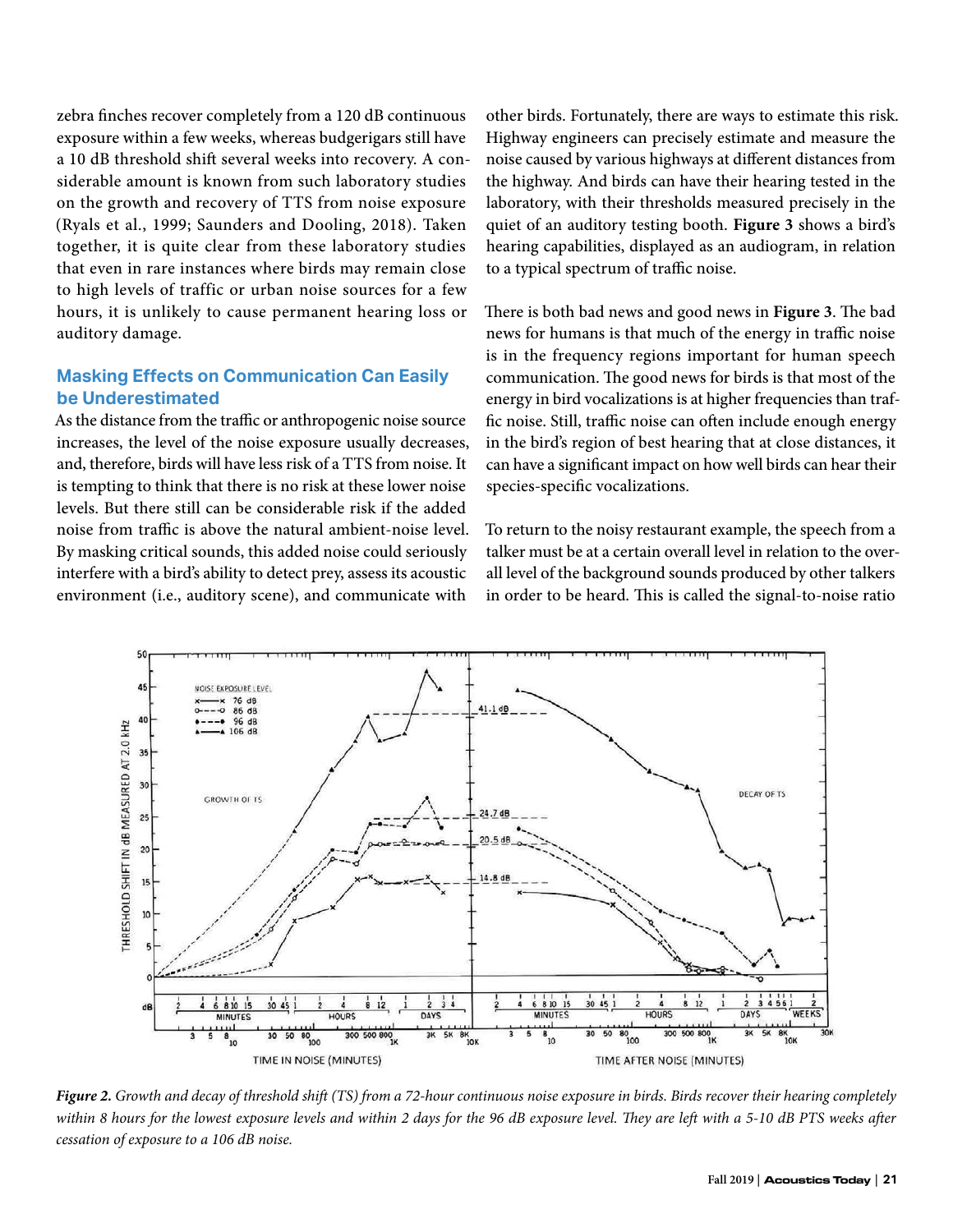

*Figure 3. Typical bird hearing curve (audiogram; solid line) that shows the lowest sound level an animal can hear at each frequency. From Dooling, 2002. Birds hear best around 1-5 kHz and worse at lower and higher frequencies. Most of the energy in bird vocalizations also falls in this frequency region. Gray area roughly represents the shape of the spectrum of traffic noise, showing that most energy in traffic noise is at lower frequencies and so it will not, at least at low levels, interfere too greatly with birdsong that occurs in the frequency range of best hearing for birds.*

(SNR). There is an extensive literature on humans listening to speech in a noisy environment For humans, the overall SNR at which about 50% of speech may be correctly identified in a steady noise is about −5 dB (i.e., the masking noise is about 5 dB greater in intensity than the speech; Festen and Plomp, 1990). For speech to be heard at a comfortable level that would allow unambiguous acoustic communication and the perception of speech would require a SNR of about 15 dB (Franklin et al., 2006). In a noisy restaurant, for example, the SNR is likely to be, perhaps, around 5 or so dB, adequate for strained conversation but making clear and easy communication impossible.

How masking by noise or other sounds affects hearing has been studied extensively in both humans and birds using simple sounds such as pure tones and white noise (e.g., Dooling et al., 2000). These kinds of masking experiments also provide the best metric for species comparisons. In contrast to the overall noise level referred to above, in these kinds of experiments, the common unit of noise level is called the

spectrum level, defined as the intensity level of the noise within a one-hertz-wide band. A comparison of the level of the signal (i.e., a pure tone) and a noise spectrum level also provides a SNR, (measured in decibels) that is used to describe whether a signal has a level above or below the level of the noise and by how much. Either increasing the signal level or lowering the noise spectrum level will allow easier detection of the signal embedded in the noise.

The SNR concept is used to measure an important aspect of the hearing abilities of animals and humans. This "critical ratio" describes an animal's threshold as the SNR of a tone at a level that is just masked by a noise at a fixed level that occurs within a band of frequencies around the signal. Estimates of critical ratios are available for many species including humans and 16 species of birds (Dooling et al., 2000; Dooling and Leek, 2018). Critical ratios derived from pure tones and white noise are the best method of making masking comparisons across species. And the critical ratios have a practical relevance for hearing under natural conditions where ambient or anthropogenic noise might affect the perception of vocal signals and the range over which vocal signals may be heard. They have also been used to study the evolution of detection mechanisms.

Knowing how much noise is effective in masking a signal can, in a more ecological context, aid in understanding which anthropogenic noises may interfere with the acoustic communication of birds in their natural habitats. The data show that the measured threshold for detecting a pure tone is about 20 dB above the spectrum level of the masking noise for humans (i.e. a critical ratio of 20 dB), and it is about 26 dB above the spectrum level of the masking noise for birds (i.e., a critical ratio of 26 dB; Dooling and Leek, 2018).

In other words, humans hear better in noise than birds by 6 dB. It is important to note that signal and noise levels used for calculating the critical ratio are the levels reaching the ear (i.e., measured at the ear of the listener), not at some location distant from the listener. In other words, the same level of noise has more impact on hearing in birds than it does on humans by 6 dB. This 6 dB effect extends over the bird's entire frequency range. Consequently, at 4 kHz, the SNR for detection for humans is about 23 dB and for birds at 4 kHz it is, on average, about 29 dB.

For those interested in determining the extent to which noise might interfere with communication among birds,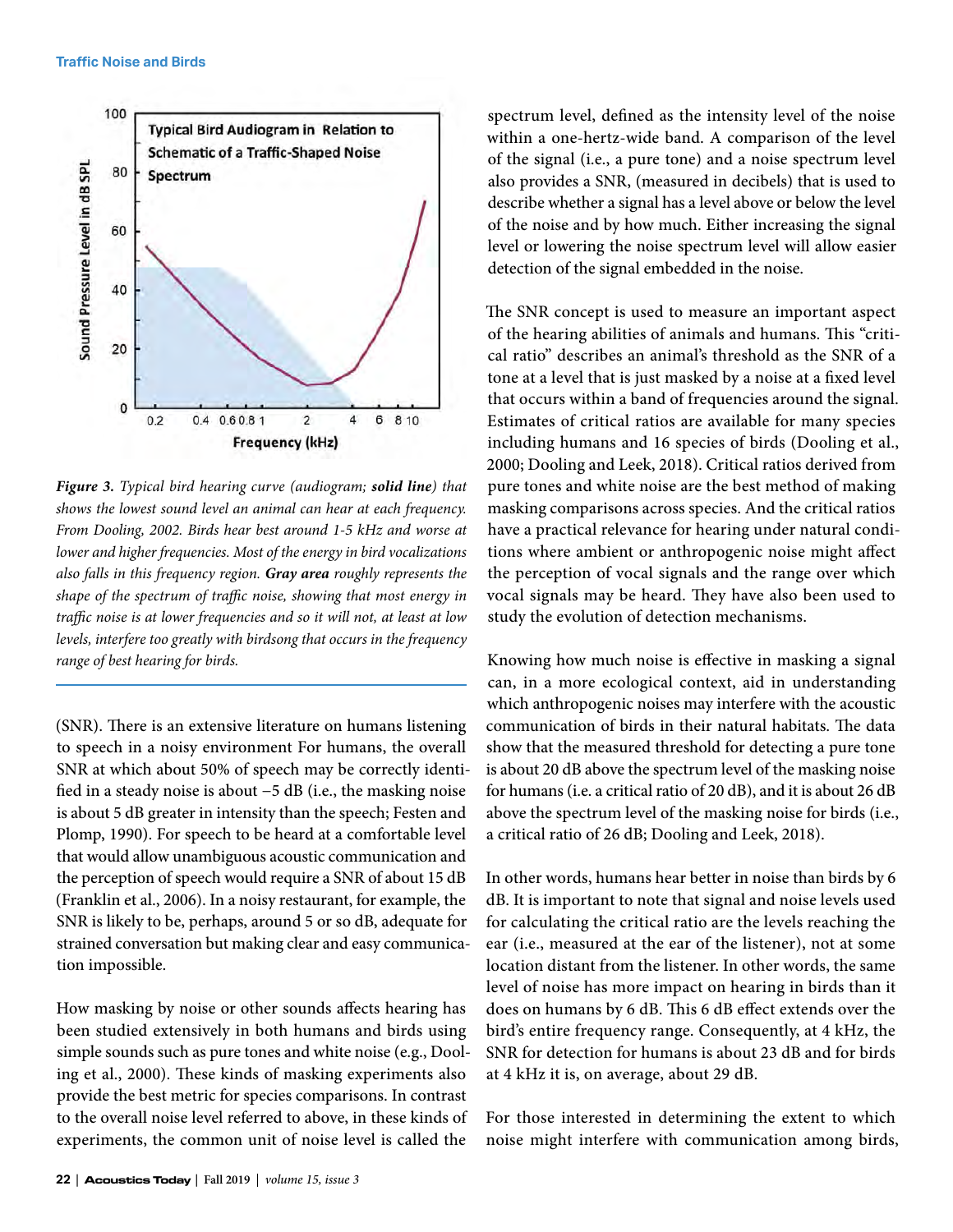this 6 dB difference has at least three important implications. First, humans listening to birds communicating in a noisy environment will underestimate the effect of noise on bird communication because humans hear better than birds by 6 dB. Thus, if a human can barely hear a bird singing in the distance, a bird perched on the listener's shoulder will not hear the distant bird at all because the sound has to be 6 dB higher to be detectable by the bird under those same conditions. Put another way, for a point source over a flat reflective surface, sound level decreases by the inverse square law, and a bird would have to close the distance by half (where the sound is 6 dB louder) to hear the singing bird. For a line noise source such as a highway and/or another type of surface, the decrease in sound level with distance can be somewhat greater or less than 6 dB.

The second implication of the 6 dB difference between humans and birds is whether a faint sound off in the distance (e.g., from a construction site) might cause stress in birds. If a human listener can barely hear the distant construction noise, it would be inaudible to birds at the same location as the human listener.

The third very practical implication is that human listeners, without using sophisticated sound-measuring acoustic equipment, can judge the range over which 2 birds might communicate in a noisy environment by using their own ears and applying the simple rule that a 6 dB difference is roughly equivalent to a doubling of distance. In other words, a bird's threshold for detecting a distant bird is about half the distance that it is for a human detecting the same birdsong.

Finally, for a more quantitative estimate, critical ratios measured in birds are a good predictor of how much masking is caused by anthropogenic noises that do not sound like white noise. In fact, critical ratios measured with pure tones and white noises perfectly predict the amount of masking from snowmobile noise and a variety of other anthropogenic noises from man-made sources (Dooling and Blumenrath, 2016).

#### **Different Aspects of Hearing**

Consider again the case of listening to speech in a noisy restaurant. It is one thing to detect that someone is speaking in a noisy environment and quite another to be able to understand what is being said. In other words, hearing is obviously more than just detecting a sound 50% of the time in a hearing test, which is the classic definition of threshold and what we measure in a common hearing test.

But if the task is not just to detect whether a sound occurred but to tell whether two sounds are different, the level of the sounds must be 2-3 dB higher than that needed to detect whether a sound occurred. And sounds have to be 2-3 dB higher again to actually recognize a particular sound such as a word. These three aspects of hearing, referred to as the detection, discrimination, and recognition levels of vocal signals, have been measured in the laboratory with a high degree of precision in both birds and humans. These studies have shown that the differences in SNRs required for detection versus discrimination versus recognition are nearly the same in birds and in humans (Dooling et al., 2009; Dooling and Leek, 2018).

As suggested above, we can add still another aspect of hearing in addition to the detection, discrimination, or recognition of a communication signal. The sound for this aspect has a level at which the sound is heard well enough to have comfortable communication. The SNR that represents a comfortable communication level in animals is impossible to assess because there is no way to ask an animal whether it is communicating comfortably. But in humans, the SNR required for comfortable communication is about 15 dB (Franklin et al., 2006; Freyaldenhoven et al., 2006). Because the SNR differences between the hearing levels of detection, discrimination, and recognition are similar for birds and humans, it is possible that a comfortable communication level also exists for birds and that level would be about the same SNR (15 dB) as it is for humans.

If so, then it is reasonable to postulate that there are four different aspects of hearing in birds that are relevant for communication, each of which requires a different SNR (Dooling and Blumenrath, 2016; Dooling and Leek, 2018). For humans, the distinction between these aspects of hearing is intuitive. Field researchers who rely on song playback techniques and monitor the behavioral responses of birds to determine whether a song was heard or not are familiar with a similar phenomenon (Nelson and Marler, 1990). Klump (1996) described this issue as a just-noticeable difference that may be tested in the laboratory versus a just-meaningful difference between stimuli that may be measured in the field.

Working with masking results from the laboratory, it is possible to estimate the theoretical maximum communication distance between two birds using the inverse square law and excess attenuation (i.e., attenuation that occurs as sound travels through a medium like air) for different environments such as open plain versus dense forest (Dooling and Blumenrath, 2016; Dooling and Leek, 2018). These relationships are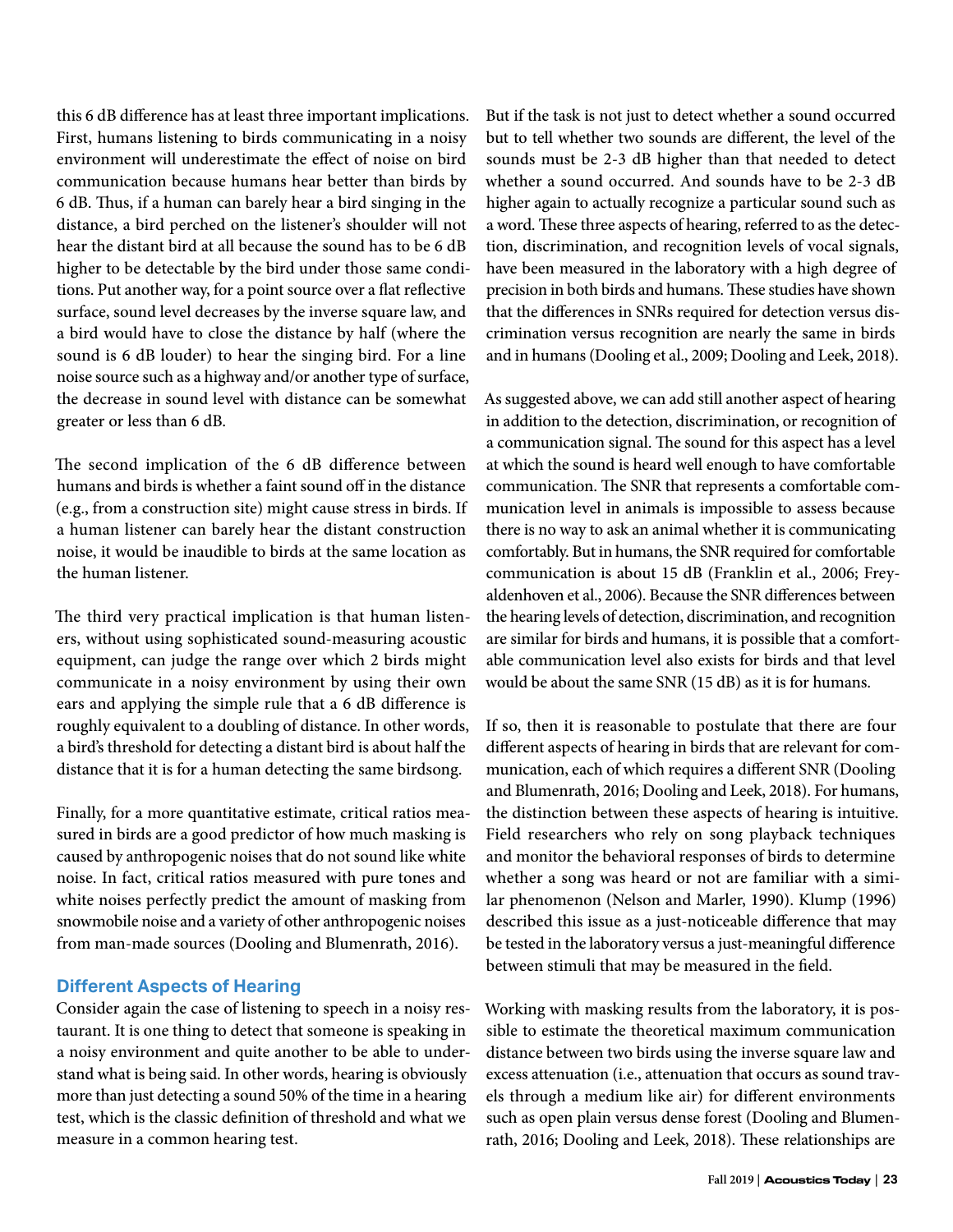

*Figure 4. Effects of anthropogenic noise (in this case, traffic noise) on four different auditory behaviors based on the median bird critical ratio function. In the case illustrated for a hypothetical noise level, the distance between a comfortable communication distance and the distances required for recognition, discrimination, and detection are quite large.* 

represented schematically in **Figure 4** showing how the application of these principles provides a view of how well birds can communicate in a noisy environment. The key to making this work is to know, or be able to estimate, the level of the communication signal and the level of the noise at the bird's ear.

The model described above should be useful for establishing quantitative guidelines for the effects of traffic and urban noise on acoustic communication in birds. Again, the required input data are the level of the signal and the noise at the bird's ear. These thresholds also depend on knowing the spectral characteristics of vocalizations, the distance over which conspecific acoustic communication (e.g., the territory size) normally occurs, and the existing levels of ambient noise. Noise levels that limit the maximum communication distances to a distance that is less than the diameter of the bird's territory size (or known communication distances in ambient noise) may have serious biological consequences.

The level of natural ambient noise already present in the bird's environment is a key factor in determining whether additional noise from traffic and other urban activities would have any effect. And variation in territory size, the size of the critical ratio among birds, and natural ambient-noise levels are key variables that make it impossible to use a single noise level as a one-level-fits-all level in terms of estimating whether traffic or urban noise is limiting communication distance by causing additional masking. As noted above, critical ratios have been measured in songbirds and nonsongbirds and there are species differences. These species differences in critical ratios, whether the birds are singing from treetops in relative open areas, down in the canopy of a dense forest, or at ground level where there is ground absorption, are all factors that would affect these distance estimates.

#### **Can Birds Compensate for Noisy Environments?**

Returning again to the noisy restaurant example, humans adopt a variety of strategies to hear better in a noisy environment (Roy and Siebein, 2019). From our own experience, these include speaking louder, turning the head, moving closer, changing location, or only vocalizing during pauses in the noise. Like humans, birds also exhibit the Lombard effect, which means that they increase vocalization levels in the presence of background noise (Lane and Tranel, 1971). The Lombard effect has been demonstrated in the field in various bird species (Brumm and Todt, 2002; Brumm and Zollinger, 2011) where it has been shown that birds can raise the level of their vocalizations in response to noise by as much as 10 dB (Manabe et al., 1998).

Both laboratory and field data show that birds use remarkably similar strategies for maximizing communication in noisy environments (California Department of Transportation, 2016; Dooling and Leek, 2018). It is estimated that European blackbirds (*Turdus merula*) and great tits (*Parus major*) could receive an improvement in the SNR equivalent to the benefit from closing the interbird distance in half by simply moving upward about 9 m to a higher perch (Dabelsteen et al., 1993; Blumenrath and Dabelsteen, 2004).

It is also the case that a receiver moving from a lower position to a higher position had a greater impact on whether a vocalization was heard than when the sender moved from a lower position to a higher position. Beyond just detecting a sound, there is every reason to think that the other levels of hearing (i.e., discrimination, recognition, and comfortable communication) would also show similar degrees of enhancements when these various strategies are employed. In a sense then, the distance estimates between communicating birds obtained by applying critical ratios to the problem of two birds communicating in a natural environment represent somewhat of a worst-case scenario. Two birds can utilize a suite of compensatory strategies to enhance the SNR during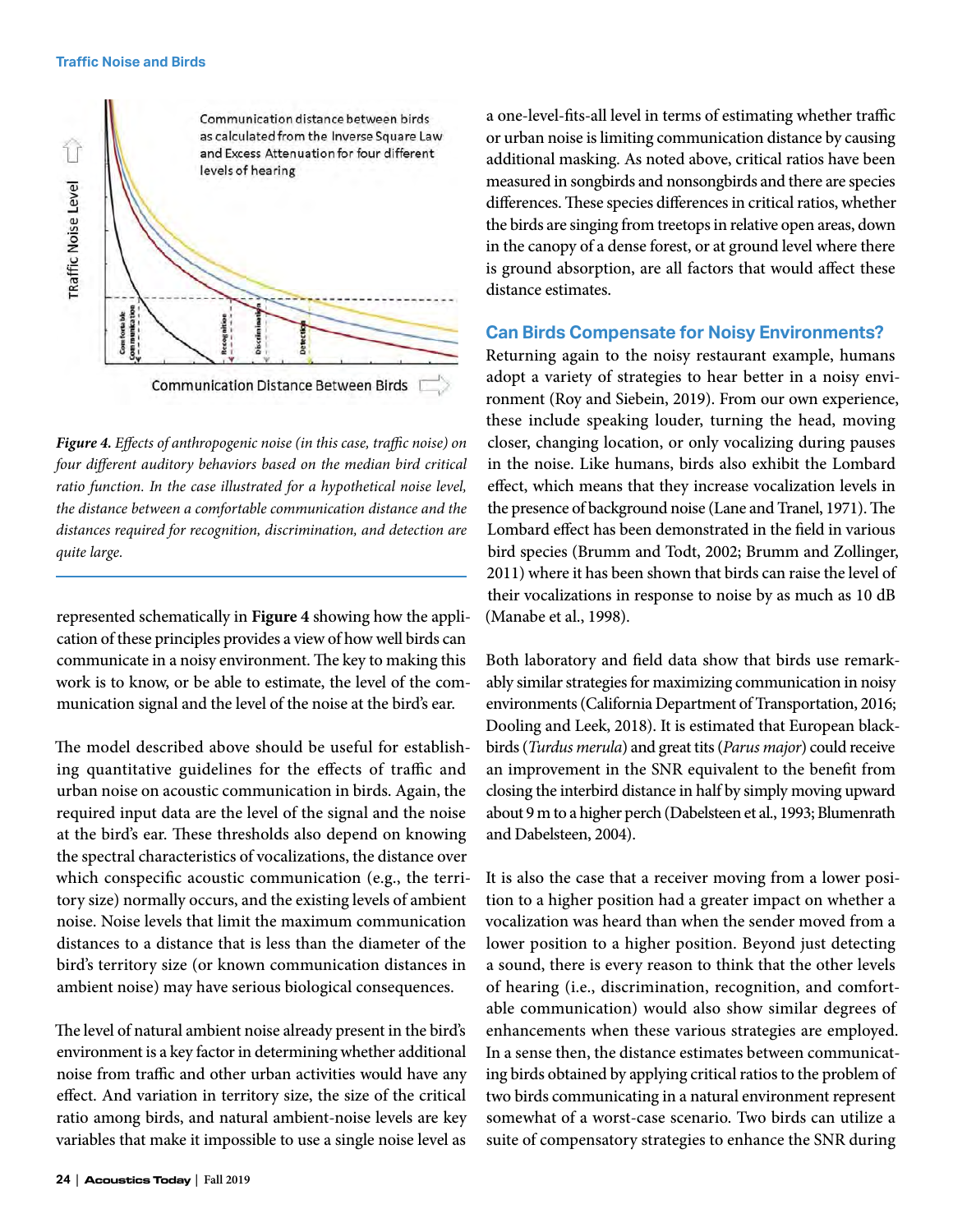communication as can humans. Nevertheless, the evidence is clear that noise has negative effects on avian communities, including detection of prey and predators and intraspecies communication. To be fair, there are occasional exceptions to this rule as in the case where noise may interfere with avian predators, making it more difficult for them to prey on birds (Francis et al., 2009).

# **Communicating in Noise: Bird Communication May be Even More at Risk**

We think of speech perception and vocal communication as hearing the structure of individual words and the sequences of words that convey emotion and meaning. As far back as Aristotle (reprinted in 1984), birdsong has fascinated casual observers and, more recently, professional researchers for its similarities to human speech. Over the years, the complex and melodic nature of many species' songs has especially raised interest in the potential parallels between avian vocal sequences and human linguistic patterns.

Recent research aimed at this question has discovered something that is somewhat unexpected. Although birdsong is sequentially complex, birds, in contrast to humans, actually pay less attention to the sequences of elements in their song and much more to the fine acoustic details of each individual element or syllable (Lawson et al., 2018). We now know that birds hear birdsong much differently than humans, focusing on the fine details of each individual element with a much greater resolution than humans (Dooling and Prior, 2017; Prior et al., 2018). This is a level of communication using fine acoustic detail that is beyond human hearing. Thus, it is possible that increases in ambient-noise levels from anthropogenic noises, such as traffic, may have an even more deleterious effect on acoustic communication between birds than we can imagine based on what we know about how noise affects speech communication in humans.

#### **Acknowledgments**

This paper is derived and updated from a report that was funded by the California Department of Transportation. Marjorie R. Leek is supported by VA Senior Research Career Scientist Award C4042L from the VA Rehabilitation Research and Development Service.

Any statements expressed in this paper are those of the individual authors and do not necessarily represent the views of the California Department of Transportation, the US Department of Veterans Affairs, or the US Government.

#### **References**

- Aristotle. (1984). *The History of Animals* (A. L. Peck trans.). Heinenmann, London.
- Blumenrath, S. H., and Dabelsteen, T. (2004). Degradation of great tit (*Parus major*) song before and after foliation: Implications for vocal communication in a deciduous forest. *Behaviour* 141(8), 935-958.
- Brooks, B. M., Schulte-Fortkamp, B., Voight, K. S., and Case, A. U. (2014). Exploring our sonic environment through soundscape research and theory. *Acoustics Today* 10(1), 30-40. [https://doi.](https://doi.org/10.1121/1.4870174) [org/10.1121/1.4870174.](https://doi.org/10.1121/1.4870174)
- Brumm, H., and Todt, D. (2002). Noise-dependent song amplitude regulation in a territorial songbird. *Animal Behaviour* 63, 891-897.
- Brumm, H., and Zollinger, S. A. (2011). The evolution of the Lombard effect: 100 years of psychoacoustic research. *Behaviour* 148, 1173-1198.
- California Department of Transportation. (2016). *Technical Guidance for Assessment and Mitigation of the Effects of Highway and Road Construction Noise on Birds*. Report prepared by ICF International, Robert Dooling, and Arthur Popper under Contract 43A0306, California Department of Transportation, Sacramento, CA. Available at [https://](https://bit.ly/2II5JXx) [bit.ly/2II5JXx.](https://bit.ly/2II5JXx) Accessed June 15, 2019.
- Dabelsteen, T., Larsen, O. N., and Pedersen, S. B. (1993). Habitat-induced degradation of sound signals: Quantifying the effects of communication sounds and bird location on blur ratio, excess attenuation, and signalto-noise ratio in blackbird song. *The Journal of the Acoustical Society of America* 93(4), 2206-2220.
- den Boer, L. C., and Schroten, A. (2007). *Traffic Noise Reduction in Europe: Health Effects, Social Sosts and Technical and Policy Options to Reduce Road and Rail Traffic Noise.* Report commissioned by T&E Brussels from CE Delft, Delft, the Netherlands. Available at [https://bit.](https://bit.ly/2mQ75aE) [ly/2mQ75aE. A](https://bit.ly/2mQ75aE)ccessed May 29, 2019.
- Dooling, R. J. (2002). *Avian Hearing and Avoidance of Wind Turbines*. Technical Report NREL/TP-500-30844, National Research Energy Laboratory, US Department of Energy, Golden, CO.
- Dooling, R. J., and Blumenrath, S. H. (2016) Masking experiments in humans and birds using anthropogenic noises. In A. N. Popper and A. D. Hawkins (Eds.), *Effects of Noise on Aquatic Life II*. Springer-Verlag, New York, pp. 239-243.
- Dooling, R. J., and Leek, M. R. (2018). Communication masking by manmade noise. In H. Slabbekoorn, R. J. Dooling, A. N. Popper, and R. R. Fay (Eds.), *Effects of Anthropogenic Noise on Animals*. Springer-Verlag, New York, pp. 23-46.
- Dooling, R. J., and Prior, N. H. (2017) Do we hear what birds hear in birdsong? *Animal Behaviour* 124, 283-289.
- Dooling, R. J., Dent, M. L., Lauer, A. M., and Ryals, B. M. (2008). Functional recovery after hair cell regeneration in birds. In R. J. Salvi, A. N. Popper, and R. R. Fay (Eds.), *Hair Cell Regeneration, Repair, and Protection*. Springer-Verlag, New York, pp. 117-140.
- Dooling, R. J., Fay, R. R., and Popper, A. N. (Eds.). (2000). *Comparative Hearing: Birds and Reptiles*. Springer-Verlag, New York.
- Dooling, R. J., West, E. W., and Leek, M. R. (2009). Conceptual and computational models of the effects of anthropogenic sound on birds. *Proceedings of the Institute of Acoustics* 31, 99-106.
- Festen, J. M., and Plomp, R. (1990). Effects of fluctuating noise and interfering speech on the speech reception threshold for impaired and normal hearing. *The Journal of the Acoustical Society of America* 88(4), 1725-1736.
- Francis, C. D., Ortega, C. P., and Cruz, A. (2009). Noise pollution changes avian communities and species interactions. *Current Biology* 19, 1415-1419.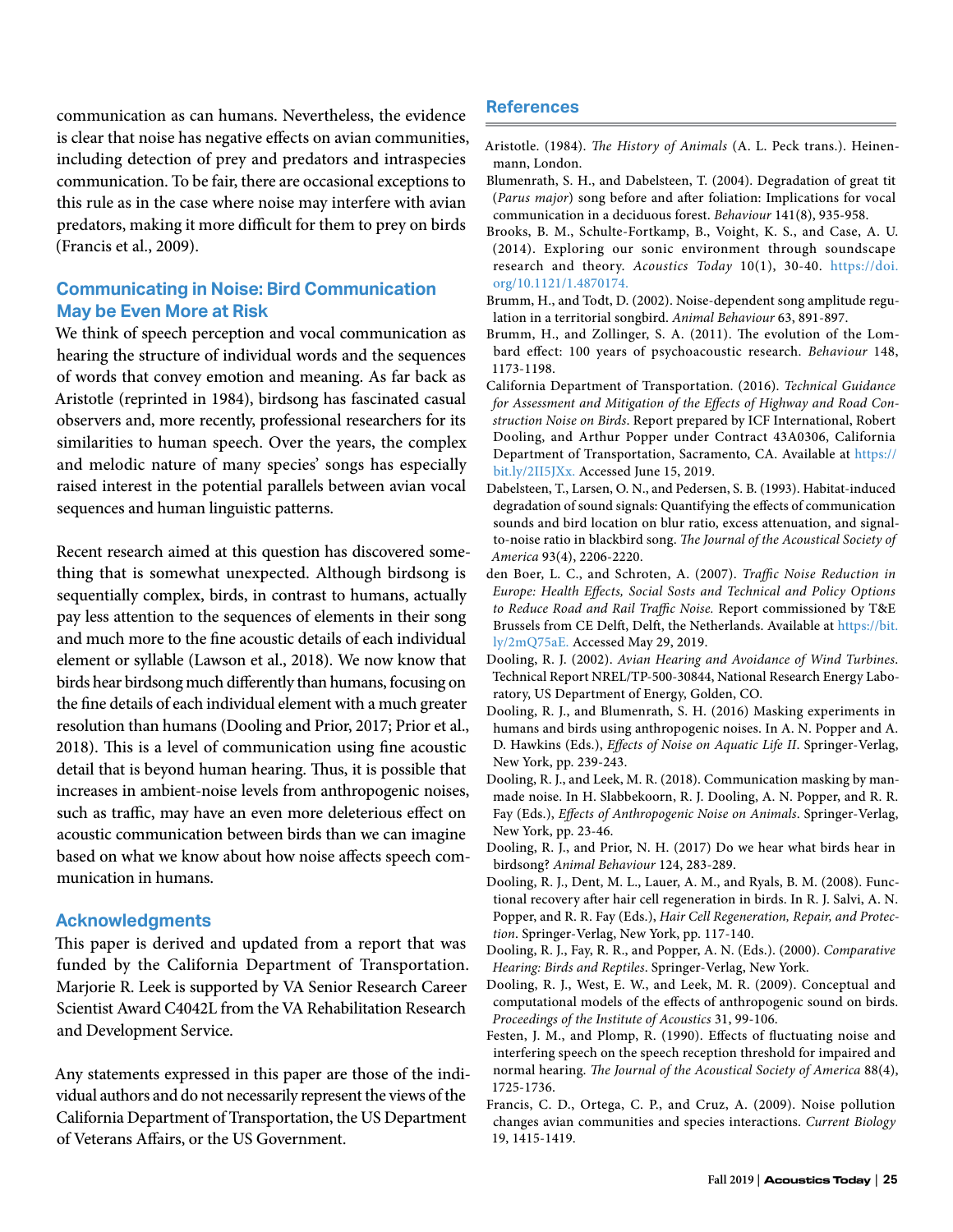- Franklin, C. A., Jr., Thelin, J. W., Nabelek, A. K., and Burchfield, S. B. (2006). The effect of speech presentation level on acceptance of background noise in listeners with normal hearing. *Journal of the American Academy of Audiology* 17, 141-146.
- Freyaldenhoven, M. C., Fisher Smiley, D., Muenchen, R. A., and Konrad, T. N. (2006). Acceptable noise level: Reliability measures and comparison to preference for background sounds. *Journal of the American Academy of Audiology* 17, 640-648.
- Klump, G. M. (1996). Bird communication in a noisy world. In D. E. Kroodsma and E. H. Miller (Eds.), *Ecology and Evolution of Acoustic Communication in Birds*. Cornell University Press, Ithaca, NY, pp. 321-338.
- Lane, H., and Tranel, B. (1971). The Lombard sign and the role of hearing in speech. *Journal of Speech and Hearing Research* 14, 677-709.
- Lawson, S. L., Fishbein, A. R., Prior, N. H., Ball, G. F., and Dooling, R. J. (2018) Relative salience of syllable structure and syllable order in zebra finch song. *Animal Cognition* 21(4), 467-480.
- Lewis, R. M., Rubel, E., and Stone, J. (2016). Regeneration of auditory hair cells: A potential treatment for hearing loss on the horizon. *Acoustics Today* 12(2), 40-47. [https://doi.org/10.1121/AT.2016.12.2.40.](https://doi.org/10.1121/AT.2016.12.2.40)
- Manabe, K., Sadr, E. I., and Dooling, R. J. (1998). Control of vocal intensity in budgerigars (*Melopsittacus undulatus*): Differential reinforcement of vocal intensity and the Lombard effect. *The Journal of the Acoustical Society of America* 103, 1190-1198.
- Marler, P., and Slabbekoorn, H. (2004). *Nature's Music: The Science of Birdsong*. Academic Press, New York.
- Münzel, T., Schmidt, F. P., Steven, S., Herzog, J., Daiber, A., and Sørensen, M. (2018). Environmental noise and the cardiovascular system. *Journal of the American College of Cardiology* 71(6), 688-697.
- Murphy, E. (2017). What to do about environmental noise. *Acoustics Today*  13(2), 18-25. [https://doi.org/10.1121/AT.2017.13.2.18.](https://doi.org/10.1121/AT.2017.13.2.18)
- Murphy, E., and King, E. (2014). *Environmental Noise Pollution: Noise Mapping, Public Health, and Policy.* Elsevier, Burlington, MA.

Murphy, W. J. (2016). Preventing occupational hearing loss—Time for a paradigm shift. *Acoustics Today* 12(1), 28-34. [https://doi.org/10.1121/](https://doi.org/10.1121/AT.2016.12.1.28) [AT.2016.12.1.28.](https://doi.org/10.1121/AT.2016.12.1.28)

- Nelson, D. A., and Marler, P. (1990). The perception of birdsong and an ecological concept of signal space. In W. C. Stebbins and M. A. Berkley (Eds.), *Complex Signals, Comparative Perception, Vol. 2, Wiley Series in Neuroscience, Vol. 2.* John Wiley & Sons, Oxford, UK, pp. 443-478.
- Prior, N. H., Smith, E., Lawson, S., Ball, G. F., and Dooling, R. J. (2018). Acoustic fine structure may encode biologically relevant information for zebra finches. *Scientific Reports* 8(1), 6212.
- Roy, K. P., and Siebein, K. (2019). Satisfying hunger, thirst, and acoustic comfort in restaurants, diners, and bars… Is this an oxymoron? *Acoustics Today* 15(2), 20-28. [https://doi.org/10.1121/AT.2019.15.2.20.](https://doi.org/10.1121/AT.2019.15.2.20)
- Ryals, B. M., Dooling, R. J., Westbrook, E., Dent, M. L., MacKenzie, A., and Larsen, O. N. (1999). Avian species differences in susceptibility to noise exposure. *Hearing Research* 131, 71-88.
- Saunders, J. C., and Dooling, R. J. (2018). Characteristics of temporary and permanent threshold shifts in vertebrates. In H. Slabbekoorn, R. J. Dooling, A. N. Popper, and R. R. Fay (Eds.), *Effects of Anthropogenic Noise on Animals.* Springer-Verlag, New York, pp. 83-108.
- Shannon, G., McKenna, M. F., Angeloni, L. M., Crooks, K. R., Fristrup, K. M., Brown, E., Warner, K. A., Nelson, M. D., White, C., Briggs, J., and McFarland, S. (2015). A synthesis of two decades of research documenting the effects of noise on wildlife. *Biological Reviews* 91(4), 982-1005.
- Slabbekoorn, H. (2018). Soundscape ecology of the Anthropocene. *Acoustics Today* 14(1), 42-49.<https://doi.org/10.1121/AT.2018.14.1.42>
- Slabbekoorn, H., Dooling, R. J., Popper, A. N., and Fay, R. R. (Eds.) (2018). *Effects of Anthropogenic Noise on Animals.* Springer-Verlag, New York.

World Health Organization. (2011). *Burden of Disease from Environmental Noise: Quantification of Healthy Life Years Lost in Europe.* World Health Organization European Centre for Environment and Health, Regional Office for Europe, World Health Organization, Bonn, Germany. Available at [https://bit.ly/1QzbaHK.](https://bit.ly/1QzbaHK) Accessed May 29, 2019.

#### **BioSketches**



**Robert J. Dooling** is professor emeritus in the Department of Psychology and the Neuroscience and Cognitive Science Program at the University of Maryland, College Park (College Park). He received his PhD in physiological psychology from Saint Louis University (St. Louis,

MO) while working as a research assistant at the Central Institute for the Deaf in St. Louis. After a postdoctoral fellowship at Rockefeller University (New York), his research has focused on hearing, vocal communication, and vocal learning in songbirds and parrots, with a particular interest in drawing comparisons with similar processes in humans.



**David Buehler** is managing director and specialist in environmental noise studies at ICF, a global consulting and technology services company. He is a licensed professional civil engineer in California, a licensed professional acoustical engineer in Oregon, and a board-certified

member of the Institute of Noise Control Engineering. He has over 35 years of experience and has worked with the California Department of Transportation for over 20 years, conducting noise and vibration studies, developing guidance manuals and training, and managing research studies. In 2005, he was awarded the Federal Highway Administration (FHWA) Environmental Excellence Award for his work on hydroacoustic impact mitigation.



**Marjorie R. Leek** is a senior research career scientist at the VA Loma Linda Healthcare System (Loma Linda, CA) and professor in the Department of Otolaryngology-Head & Neck Surgery at Loma Linda University Health. She received her PhD in hearing science from

the University of Kansas (Lawrence) and completed a postdoctoral fellowship at Boys Town National Research Hospital (Omaha, NE). She has served on the faculty of Arizona State